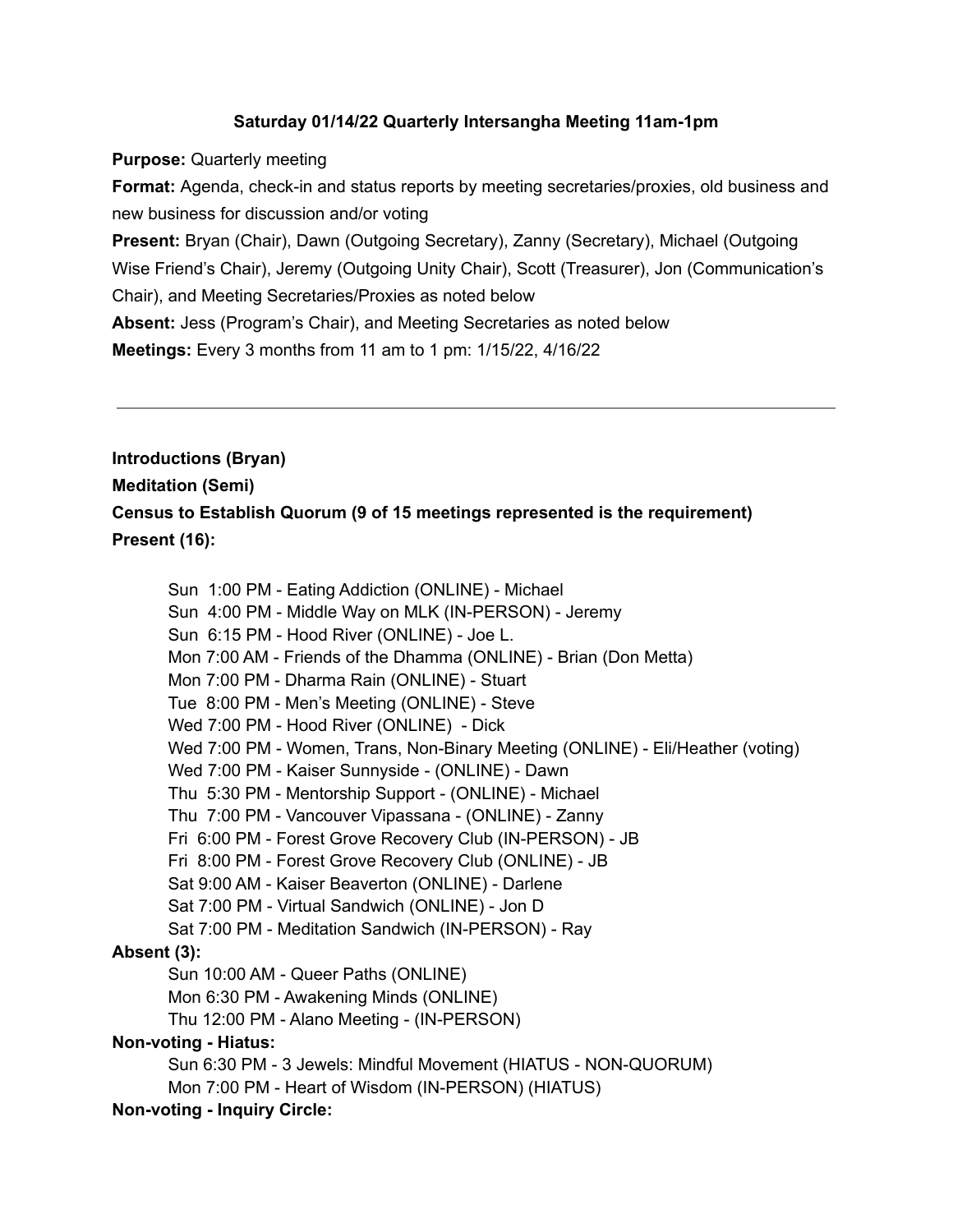Mon 7:00 PM - Monday Inquiry Meeting (ONLINE) - Wed 7:00 PM - Woman's RD Inquiry Meeting (ONLINE) - Fri 9:00 AM - Exploring Recovery from Eating Addiction (ONLINE) -

## **Sangha Check-in and Status Reports [Secretaries/Proxies]**

- *● Sun 10:00 AM - Queer Paths (ONLINE) - No representative*
- *● Sun 1:00 PM - Eating Addiction (ONLINE) - Michael*
	- $\circ$  Only going for a month, incredibly healthy, meeting a need 25 most of the time, lots of emails from folks wanting to get into the Friday inquiry circle
	- Another woman (Jeannie) is leading 2 more inquiry circles and another men's meeting coming out of this meeting.
	- Michael will connect with Jeannie who has expressed interested in leading
	- Primary support needed for zoom accounts to these new meetings.
	- Michael has left the 7am meeting to commit to the Sunday meeting temporarily. Bryan and Michael to connect new folks interested in these circles.
- *● Sun 4:00 PM - Middle Way on MLK (IN-PERSON) - Jeremy*
	- Going 2.5 mo/ solid 5-15 people, only \$5/mo at 4D, Hannah is co-secretary
- *● Sun 6:15 PM - Hood River (ONLINE) - Joe L.*
	- $\circ$  Gone well, attendance is still fluctuating (3-12) always enough for meeting. Problems with coverage have been handled, facebook sign up sheet is utilized.
- *● Mon 7:00 AM - Friends of the Dhamma (ONLINE) - Brian A. (now named Dawn Metta)*
	- Meeting is healthy, Duane, Katie and Brian have adopted overseeing meeting, about 19 average, 3 facilitators round-robin work well together
	- Need for a zoom account for an inquiry meeting formed out of monday 7am Dawn Metta meeting
- *● Mon 6:30 PM - Awakening Minds (ONLINE) -*
	- Michael stays in contact with Ted who leads this meeting. Says it's going well and core group of 6-10, a lot of new people, dual diagnosis focus, and mental health medications, DBT/acceptance commitment therapies are touched on in the meetings.
- *● Mon 7:00 PM - Dharma Rain (ONLINE) - Stuart*
	- Pretty good attendance 15-20 people all over the region.
- *● Tue 8:00 PM - Men's Meeting (ONLINE) - Steve*
	- $\circ$  Going well, about 6 regularly, not usually having a business meeting, still using the yoga studio's zoom account, and want to keep online going, might be good to consider switching to RD pdx's zoom account.
- *● Wed 7:00 PM - Hood River (ONLINE) - Dick*
	- Echo Joe w/ Hood River sunday meeting 3-12 on average, new graduates from betty ford hazleton, new people helping out with the meetings, suspended gorge recovery inquiry meeting (1x/month). Continued presence at the norco and appreciates support from intersangha to bring books there. Locked down and cannot go to programming and use zoom.
- *● Wed 7:00 PM - Women, Trans, Non-Binary Meeting (ONLINE) - Eli/Heather*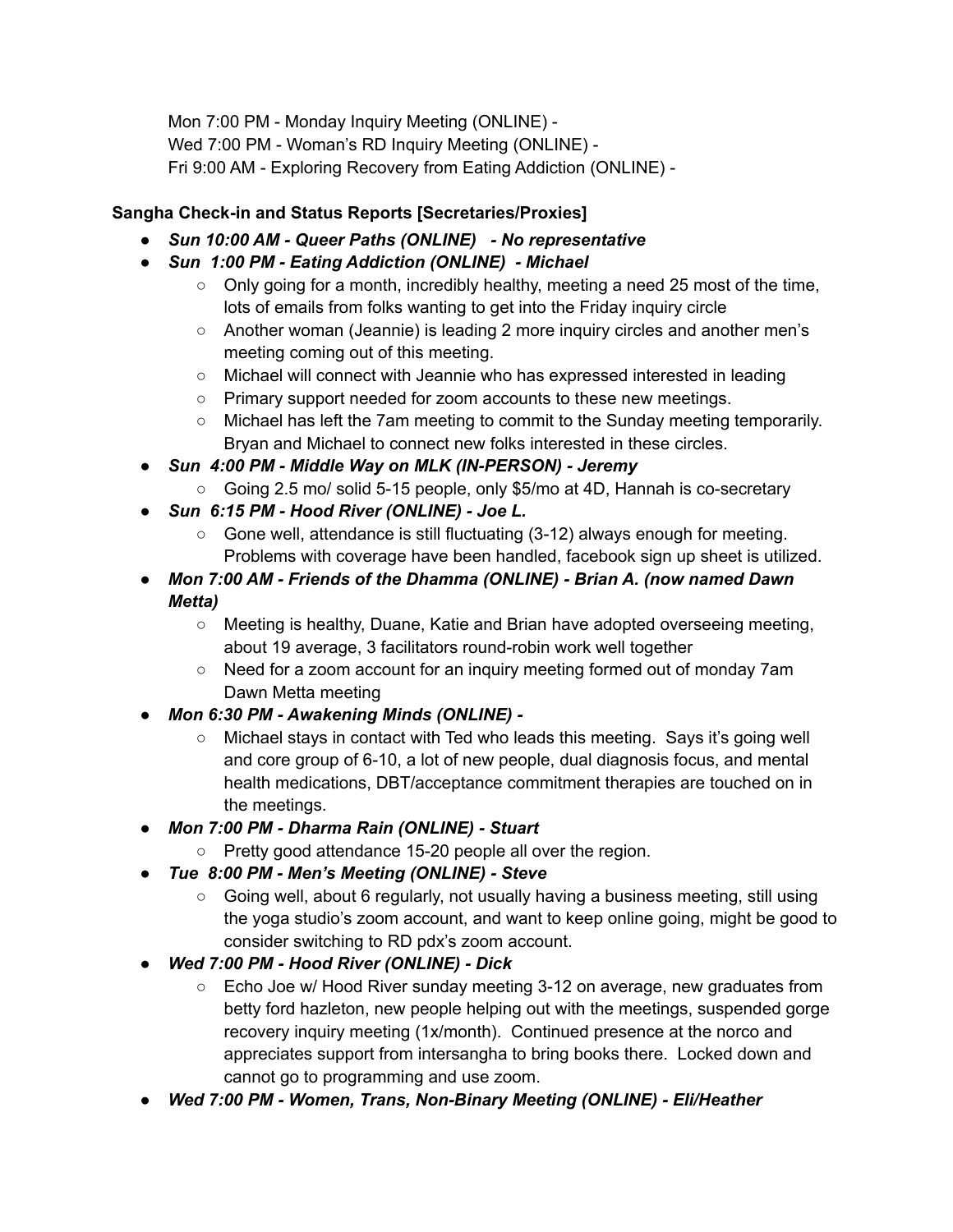- Pretty consistent 15-20 people regularly, business meetings every month, rotating facilitators, a member would like to start a Tuesday book club (Bryan has received email to coordinate with). Desires to reach out to more recovery groups/centers. Not many newcomers, great to see others join interest in promotion through PDX website/newsletter, as well to various recovery centers.
- *● Wed 7:00 PM - Kaiser Sunnyside - (ONLINE) - Dawn (CLOSED GROUP)*
	- Meets 1st and 3rd/month varies on participants, intro to recovery dharma, Dawn always tries to share about other meetings. Attendance varies because folks are residents of Kaiser Sunnyside. Could use some support in leadership. Not like regular meetings because of inconsistent residents. Interested in ideas on how to gain other facilitators. Good idea for the RD PDX newsletter, more of a service position. Leads as a regular recovery meeting, meditation 10-15 min. Volunteers for facilitation and leading meditation.
- *● Thu 12:00 PM - Alano Meeting - (IN-PERSON) - No representative*
- *● Thu 5:30 PM - Mentorship Support - (ONLINE) - Michael*
	- Rarely more than 3 or 4, originally 1x/month, Michael can't do it every single meeting, thinking it would help to get some people from Wise Friends committee to come in to help facilitate. Open forum discussing mentorship and inquiry questions, sharing formats, Michael will bring up to the wise friends committee meeting. The discussion has been interesting, inspired by the the global summit, and coming from training new mentors from inquiry circles, following the workshops last year.
- *● Thu 7:00 PM - Vancouver Vipassana - (ONLINE) - Zanny*
	- Group size fluctuates as the meeting is just starting again after being on hiatus. The new year has seen a lot of growth, generally started around 5 people in November and December, but last meeting was 17. Lots of recovery houses attend, but no consistent PDX folks yet, mostly from around the country.
- *● Fri 6:00 PM - Forest Grove Recovery Club (IN-PERSON) - JB*
	- Core group of 6, a reliable group, filled up the smaller room in the recovery club and had to move to the larger room. Enthusiastic newcomers, and no problems passing around facilitation responsibilities. People who are really excited about taking the meeting in new and different directions.
- *● Fri 8:00 PM - Forest Grove Recovery Club (ONLINE) - JB (ZOOM ZEN - New Name)*
	- I Want to make sure that this meeting is separated from the in-person Friday forest grove. 4-6 participants, at least one person signs in at 6pm, so confused how that's happening. Buddhist recovery network might be something to look into
- *● Sat 9:00 AM - Kaiser Beaverton (ONLINE) - Darlene*
	- Going strong, core group of 8 folks, Bybee Lakes Hope Center (1-10 in meeting to zoom in), newcomers from time to time, and folks from the east coast/california, volunteer rotates asked at the end of the meditation and works well, doing well
- *● Sat 7:00 PM - Virtual Sandwich (ONLINE) - Jon D*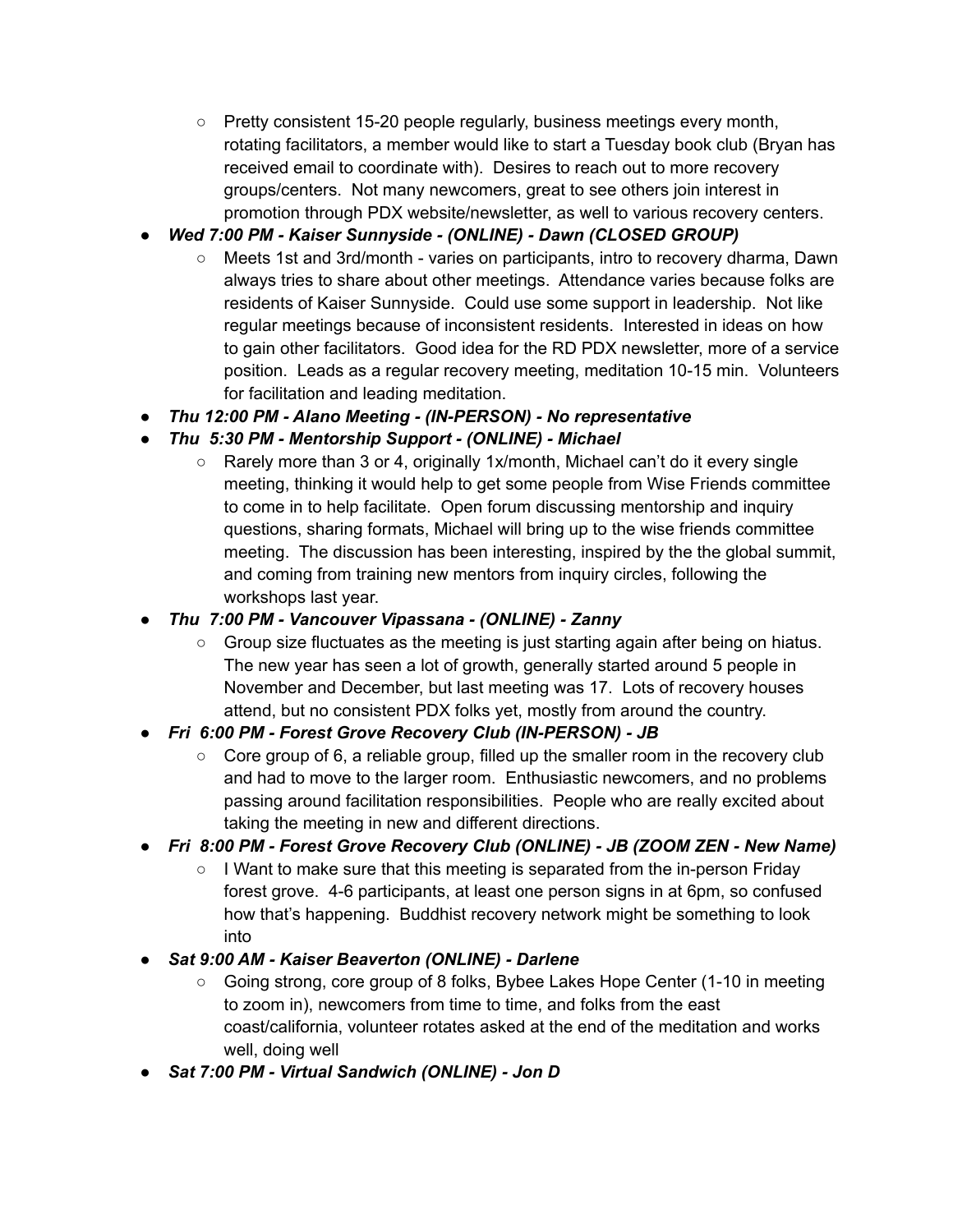- Still healthy (15-20 members, core group of 5) folks fromNew Mexico/Canadians/Australia and international presence. Rotating facilitation. Night owl slot for the east coast. Stuart stepped in as co-facilitator.
- *● Sat 7:00 PM - Meditation Sandwich (IN-PERSON) - Ray*
	- Strong, regularly have a core group of 12, 37 highest week before 37 (usually because of a sober house/group that attends), always well attended, *pads need to be cleaned - need to find a laundromat to do it, transportation and time to do it.* Alternate facilitators.

# *Treasurer Report [Scott]*

- PayPal account: \$1803.81, Checking account: \$342.83. Total: \$2146.64. Will send \$189.33 to Global.
- 20% of dana (outside of prudent reserves) to go to RD Global following each quarterly meeting, after today sending Dana to Global today (1/15/22).
	- If there is a need for books, send request to email or scott
	- Donations have been going up since you can make an ongoing monthly contribution, helping a lot.
	- Literature purchase needs can be emailed to [pdxintersangha@gmail.com](mailto:pdxintersangha@gmail.com) or texting Scott directly.
	- Books needed at the Kaiser group.
	- Monthly hosting rate went up to the website (how much?) \$14.99/account, 2 accounts, Michael - more meetings and inquiry circles, may need another account. Might see some conflicting timings

# *Committee Reports*

- **Programs [Jess]** Jess not present, Bryan has not heard back about programs or from Jess
- **Wise Friends [Michael] -**
	- Last meeting went well, Should be Steve E 4 workshops (foundation practices of RD) - based on "The Practice", nuts and bolts of inquiry circles (goal of est. more), developing inquiry questions that are topic specific, developing mentorship and wise friends. Delegate responsibilities at next week's meeting.
	- Michael overview of last years programs, hope down the line Michael could lead a retreat on eating disorders, no idea when that will happen
	- $\circ$  Dawn was just in a program that was recording, and was wondering if the programs could be recorded. Jon - recorded for Jill Goldsmith and Dave Smith. Jeremy and Jess' recorded (unsure)?
- **Unity [Jeremy/TBD] -**
	- Super hard to try to organize in-person events, and Jerermy's focus is to build in-person meetings rather than events. 4D has been awesome, Heart of Wisdom is wanting to start out again, 4D wants a variety of meetings, and is expanding. Jeremy is glad to be a temporary secretary to start meetings. Newcomers better in-person meetings
- *● Communications [Jon]*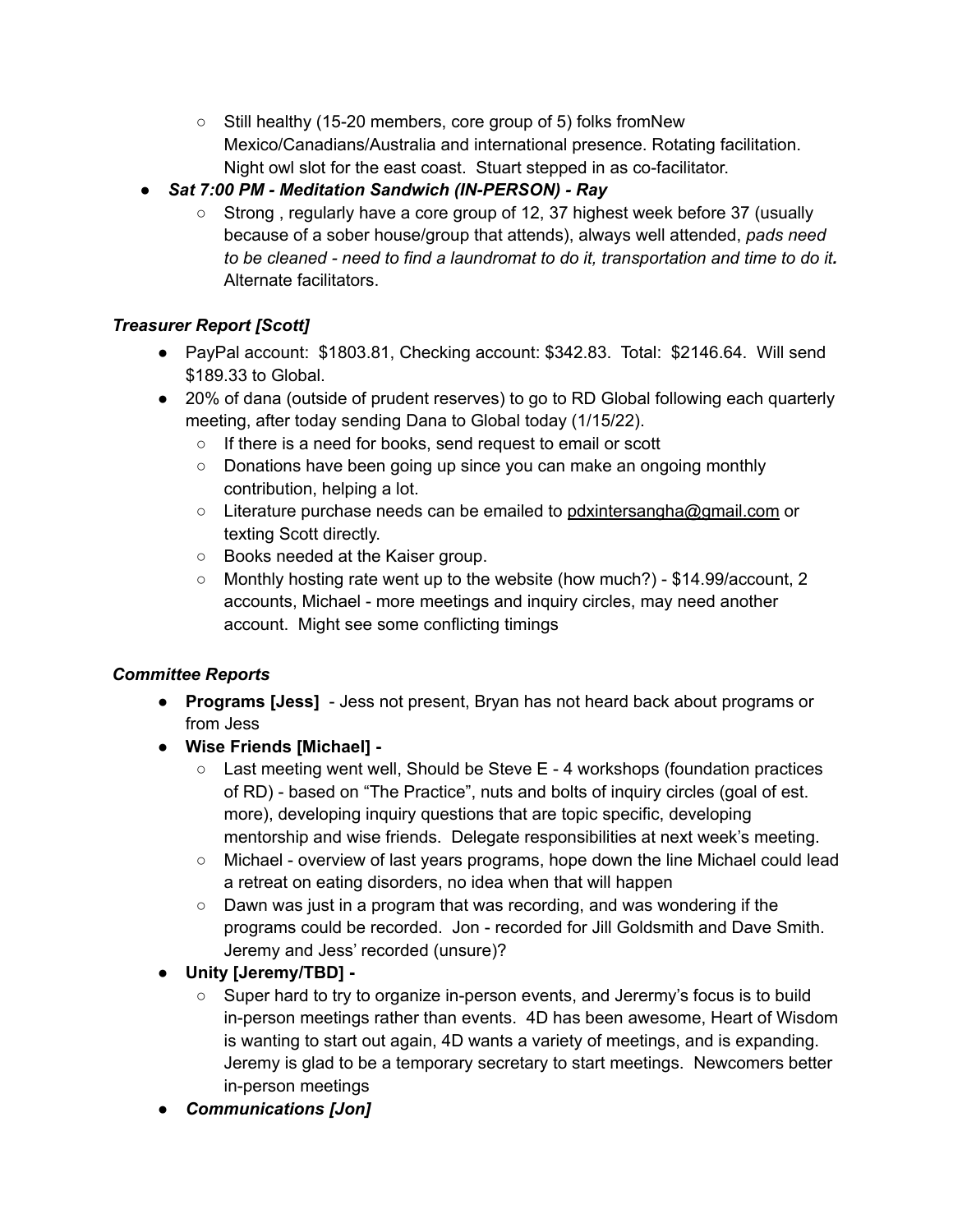- $\circ$  Bit of a lull right now and has been really quiet, not very many programs right now. Jon needs ideas for flyers,creating, and perhaps someone to help design.
- Semi-asking what kind of skills needed for the co-comm chair? No skills, enthusiasm, willing to learn, open/honest/willing

## **Nominations and Elections [All]**

- Co-Chair
	- Michael nominates Brian A. (Bryan seconds, Jeremy thirds)
		- Majority votes in favor. Brian A. is now co-chair
- Co-Treasurer Scott overview
	- Scott nominates Dawn (Zanny seconds)
		- Majority votes in favor. Dawn co treasurer
- Co-Secretary
	- Jeremy nominates Stuart Joe seconds
		- Majority votes in favor. Stuart is now co-secretary
- Co-Communication
	- Heather self nominates (Semi seconds)
		- Majority votes in favor. Heather is co-chair communications

## **Committee Chairs [Bryan]**

- *● Wise Friends [Steve E]*
	- Steve E stepping up
	- Workshops putting on by the Wise Friends committee, 5-15 min presentation and leads discussions
	- Next Wise Friends meeting 22-JAN
- *● Programs - [Jess/TBD] - Michael*
	- $\circ$  Jess is very busy, and Michael was sole attendee at the committee meetings, really has had a hard time getting the committee together. Jeremy to reach out to Jess and interested in setting up a some programs. Dawn - program about how to write meditation.
	- Putting on agenda for the next working group meeting in February
- **Unity - [Jeremy/TBD] -**
	- See if Hannah is interested, and would like to tie Unity events into other programs

### **12:40 - 12:50 PM - Old Business**

- **RD Summit 2023 - [Dawn]**
	- RD Global encouraged PDX to put together a bid because there has been no bids, but Global RD has said the application deadline is pretty arbitrary.
	- Bryan to reach out about application materials, funds for it.
	- Dawn to lead the committee; Semi and Michael to support.
	- Michael suggests that it's not a little task to put together, there is lots of work to put together the facilities and getting zoom meetings put together. Michael to support programs for the Summit.